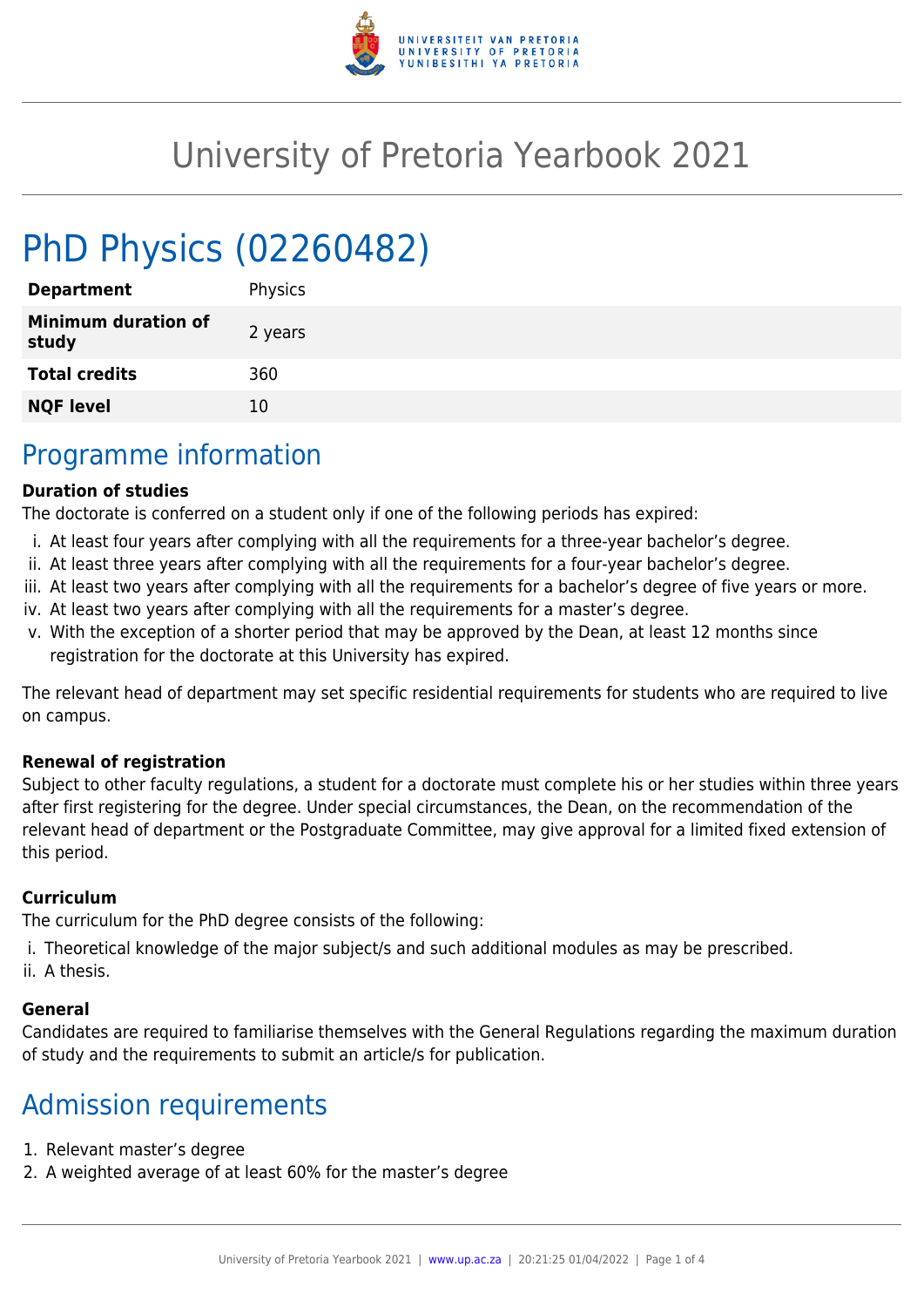

## Other programme-specific information

Additional modules may be prescribed by the head of department. The contents of the coursework will be determined by the supervisor and head of department to supplement the subject of the thesis of the student.

## Examinations and pass requirements

- i. Consult the General Regulations that apply to the calculation of marks.
- ii. In order to obtain the PhD degree the candidate must:
- pass the examinations and the prescribed modules, as determined in the study programme;
- pass the thesis; and
- pass the final examination on the thesis and general subject knowledge.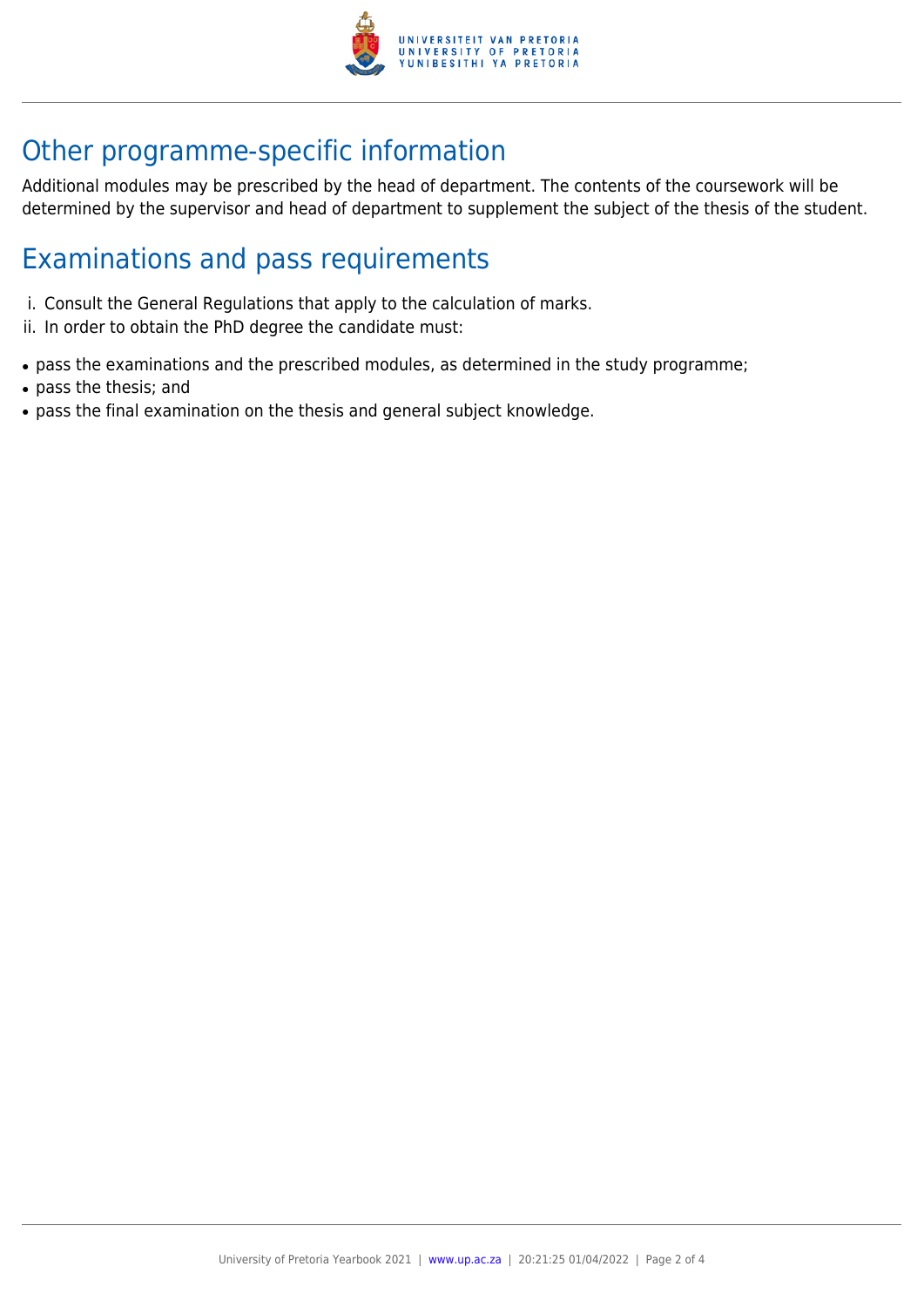

# Curriculum: Year 1

**Minimum credits: 360**

### **Core modules**

#### **Thesis: Physics 990 (FSK 990)**

| <b>Module credits</b>         | 360.00                         |
|-------------------------------|--------------------------------|
| <b>NQF Level</b>              | 10                             |
| <b>Prerequisites</b>          | No prerequisites.              |
| <b>Language of tuition</b>    | Module is presented in English |
| <b>Department</b>             | Physics                        |
| <b>Period of presentation</b> | Year                           |